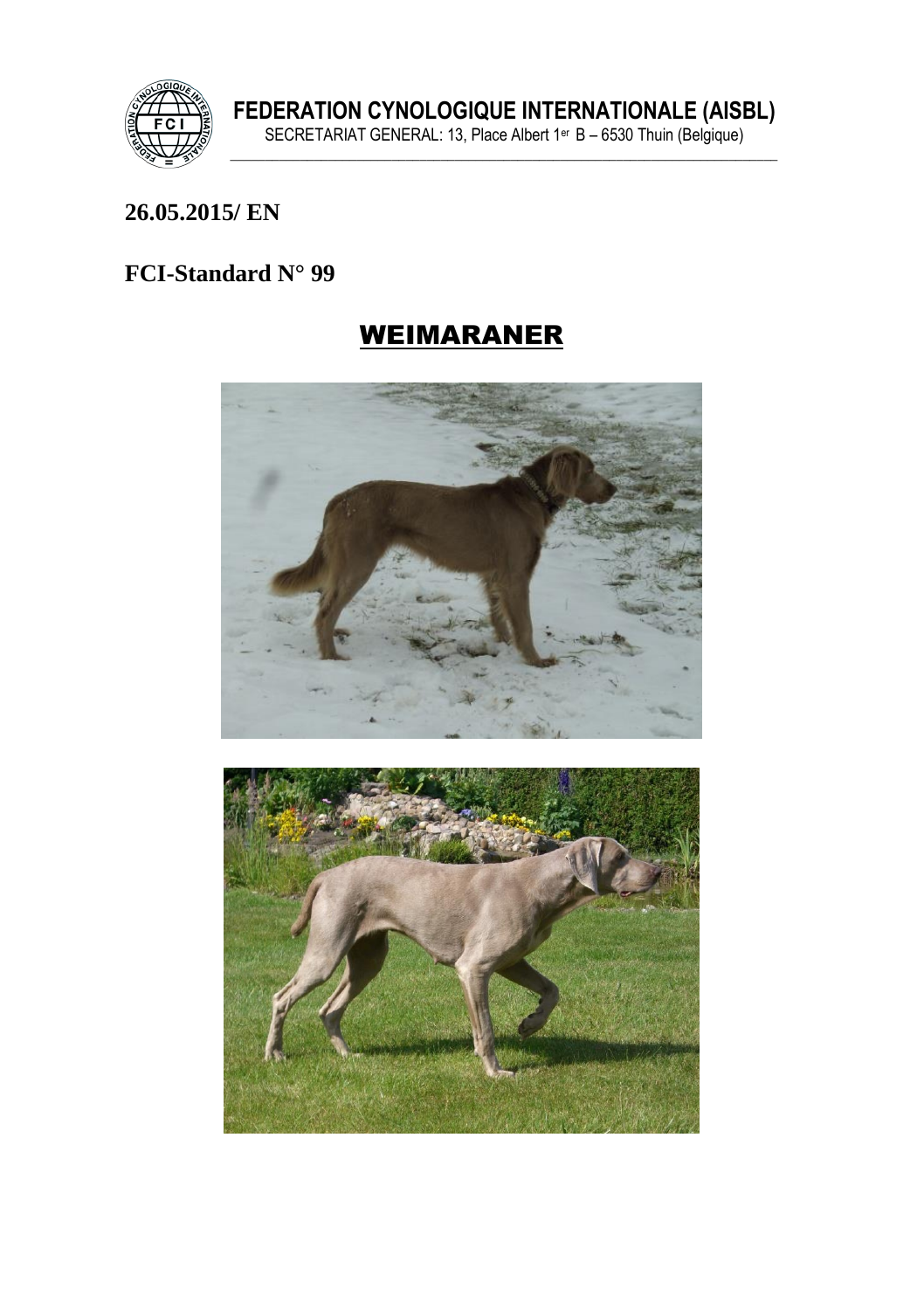**TRANSLATION**: C. Seidler / Official language (DE).

**ORIGIN**: Germany.

## **DATE OF PUBLICATION OF THE OFFICIAL VALID STANDARD**: 19.03.2015.

**UTILIZATION**: **According to his hunting purpose as a versatile hunting dog, the Weimaraner must possess all the talents required of him, and be able to be used for all works in field, wood and water, in a performance oriented manner, before and after the shot.**

**FCI**-**CLASSIFICATION**:Group 7 Pointing Dogs. Section 1.1 Continental Pointing Dogs, Type "Braque". With working trial.

**BRIEF HISTORICAL SUMMARY:** There are numerous theories regarding the origin of the Weimaraner Pointing Dog. Only so much is certain: That the Weimaraner, which at that time still contained a great deal of liam hound blood (« Leithund ») was already kept at the Weimar court in the first third of the 19th century. In the middle of the **19th** century, before pure breeding was started, breeding was mainly in the hands of professional hunters and gamekeepers in central Germany, mostly in the regions round Weimar and in Thuringia. As the days of the lima hounds passed, the dogs were crossed with the « Hühnerhund » and breeding was continued with this cross. From about 1890 on, the breed was produced according to a plan and regarded as suitable for registration in a stud book. Apart from the shorthaired Weimaraner, a longhaired variety occurred, if only singly, since the turn of the **20th** century. Since being admitted to the studbook, the Weimaraner has been pure bred, remaining mostly free from crosses with any other breeds, in particular, Pointers. Therefore the Weimaraner is likely to be the oldest German « pointing » breed, which has been pure bred **since 1900.**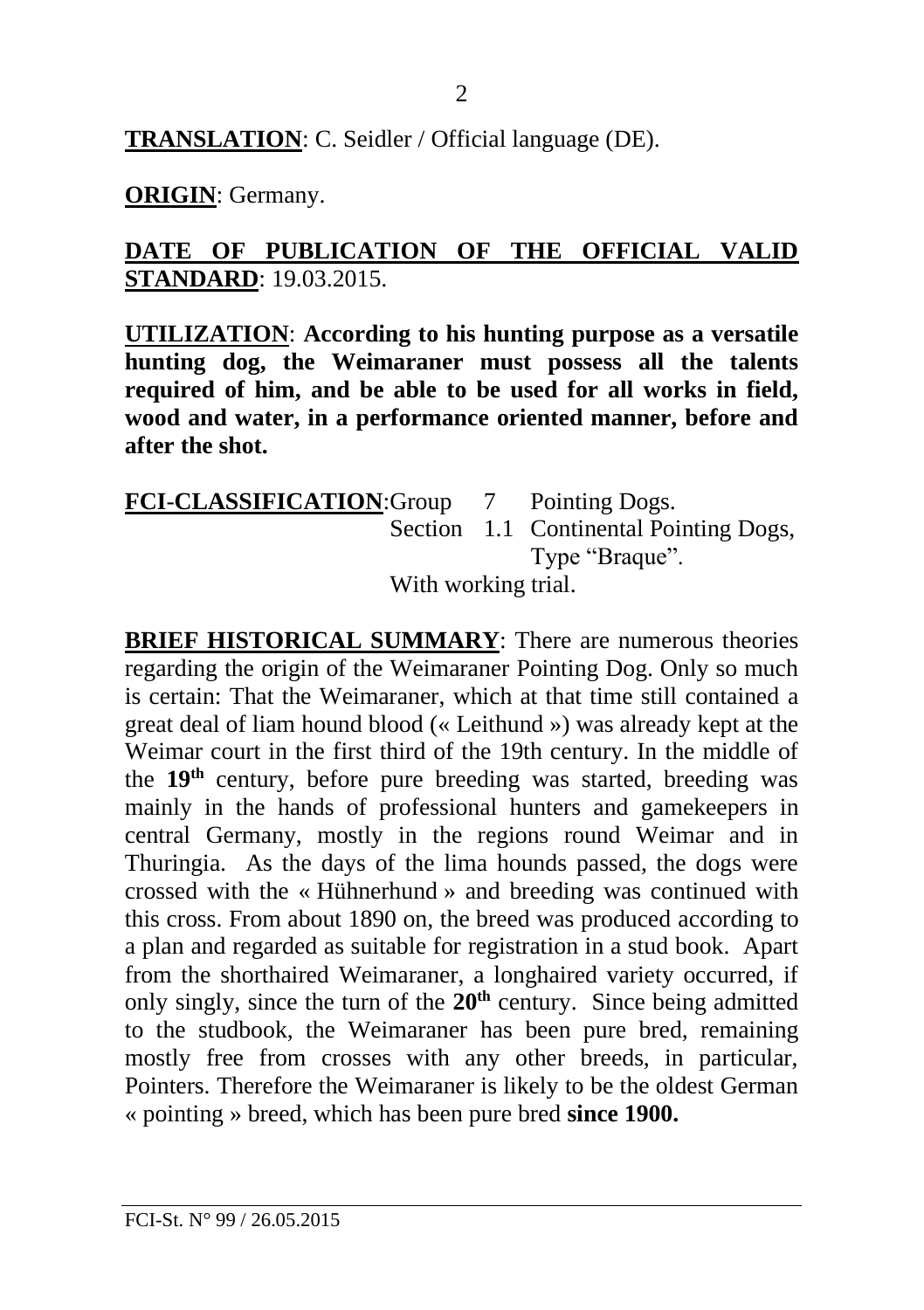**GENERAL APPEARANCE**: Medium to large size hunting dog. Functional working type, pleasing in shape, sinewy and very muscular. Difference in type between dogs and bitches easily distinguished.

### **IMPORTANT PROPORTIONS**:

Length of body to height at withers approximately 12 : 11. Proportions of the head; from tip of nose to stop slightly longer than from stop to occiput. Forequarter distance from elbow to mid-pastern and distance from elbow to point of withers about equal.

**BEHAVIOUR / TEMPERAMENT:** Versatile, easily trained steady and passionate hunting dog. Persevering in systematic search, yet not too lively. Remarkable ability to pick up scent. Ready to seize game and other prey; he is a good watchdog, without aggressiveness however. Reliable pointing dog and worker in water. Remarkable inclination to work after the shot.

# **HEAD**

# CRANIAL REGION:

Skull: In balance with size of body and facial region. Broader in dogs than bitches, yet in both, the relationship between width of cranial region to total length of head must be in good proportion. Median groove on forehead. Slightly to moderately protruding occipital bone. Zygomatic arches easily traceable behind the eyes. Stop: Extremely slight.

# FACIAL REGION:

Nose: Nose leather large, protruding over the under jaw. Dark flesh colour, merging gradually into gray towards the rear.

Muzzle: Long and, especially in the male, powerful, seen from profile appearing almost angular. Region of canines and carnassial teeth also strong. Bridge of nose straight, often slightly arched, never with a concave curve.

Lips: Moderately deep, flesh coloured, as are the gums. Slight labial corner.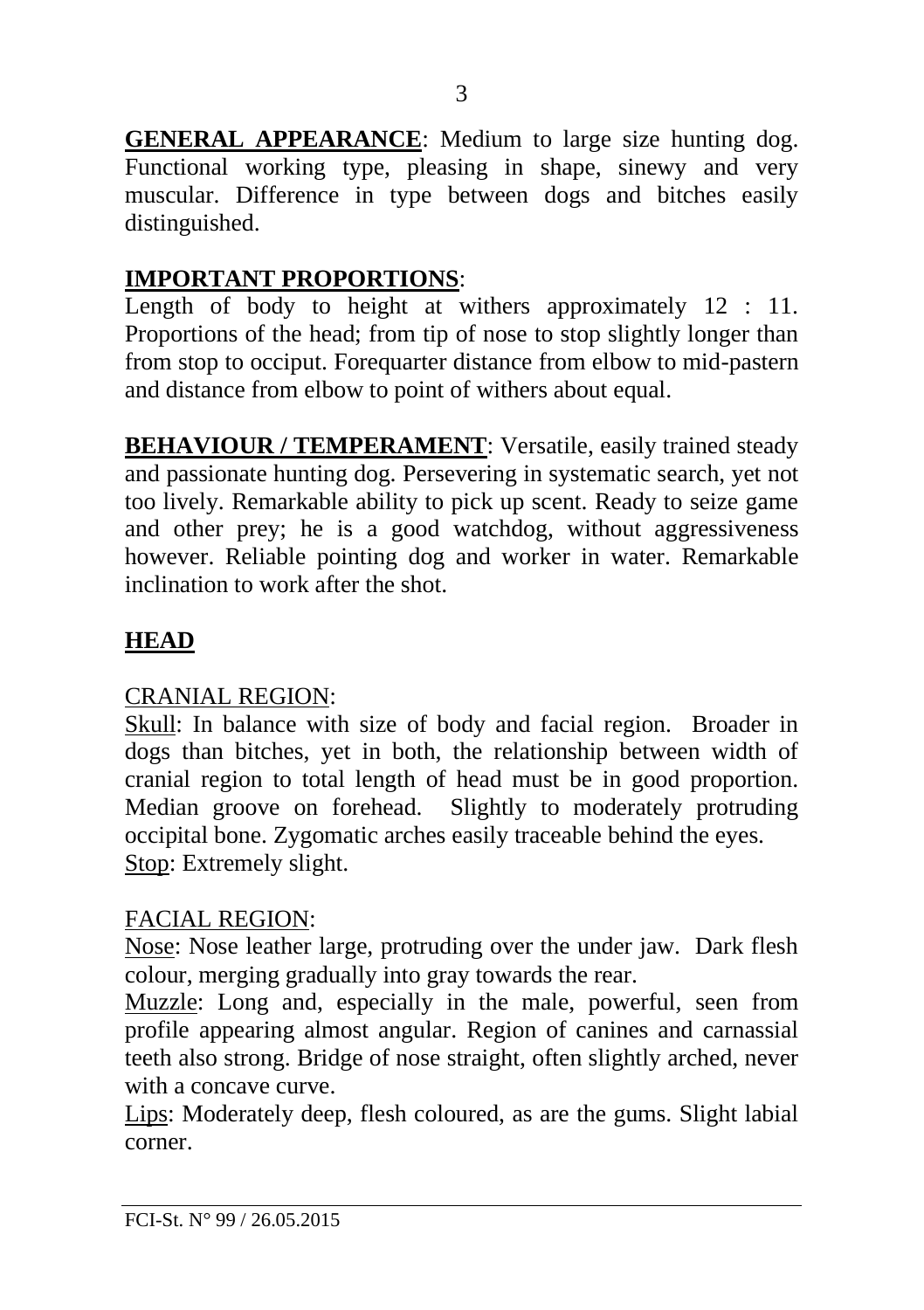Jaws/Teeth: Jaws strong; teeth complete, regular and strong. Top and bottom incisors closely touching scissor bite. Cheeks: Muscular, clearly defined.

**EYES**: Amber colour, dark to pale, with intelligent expression. Skyblue in puppies. Round, set barely slanting. Lids well fitting.

**EARS**: Broad and fairly long, just reaching to corner of mouth. Set on high and narrow, forming a rounded off point at tip. In alterness, turned slightly forward, folded.

**NECK**: Good carriage. Upper line arched upwards in profile. Muscular, nearly round, not too short, clean. Becoming stronger towards the shoulders and merging harmoniously into the topline and chest.

#### **BODY**:

Topline: From the arched neckline, over the well defined withers the topline merges gradually into the relatively long back.

Withers: Well defined.

Back: Muscular, without a dip. Not running up towards the rear. A slightly longer back, a breed characteristic, is not a fault.

Loin: Broad, muscular, straight to slightly arched, transition from back to loin well closed.

Croup: Pelvis long and moderately sloped.

Chest: Strong but not unduly broad, with sufficient depth to reach almost to elbows and of sufficient length. Well sprung without being barrel-shaped and with long ribs. Forechest well developed.

Underline and belly: Rising slightly, but belly not tucked up.

**TAIL**: Set on slightly lower than with other similar breeds. Tail strong and well coated. Carried hanging down in repose. When alert or working, carried level or higher. **In countries where it is allowed by law, appropriate tail docking is permissible for shorthaired Weimaraner used for hunting.**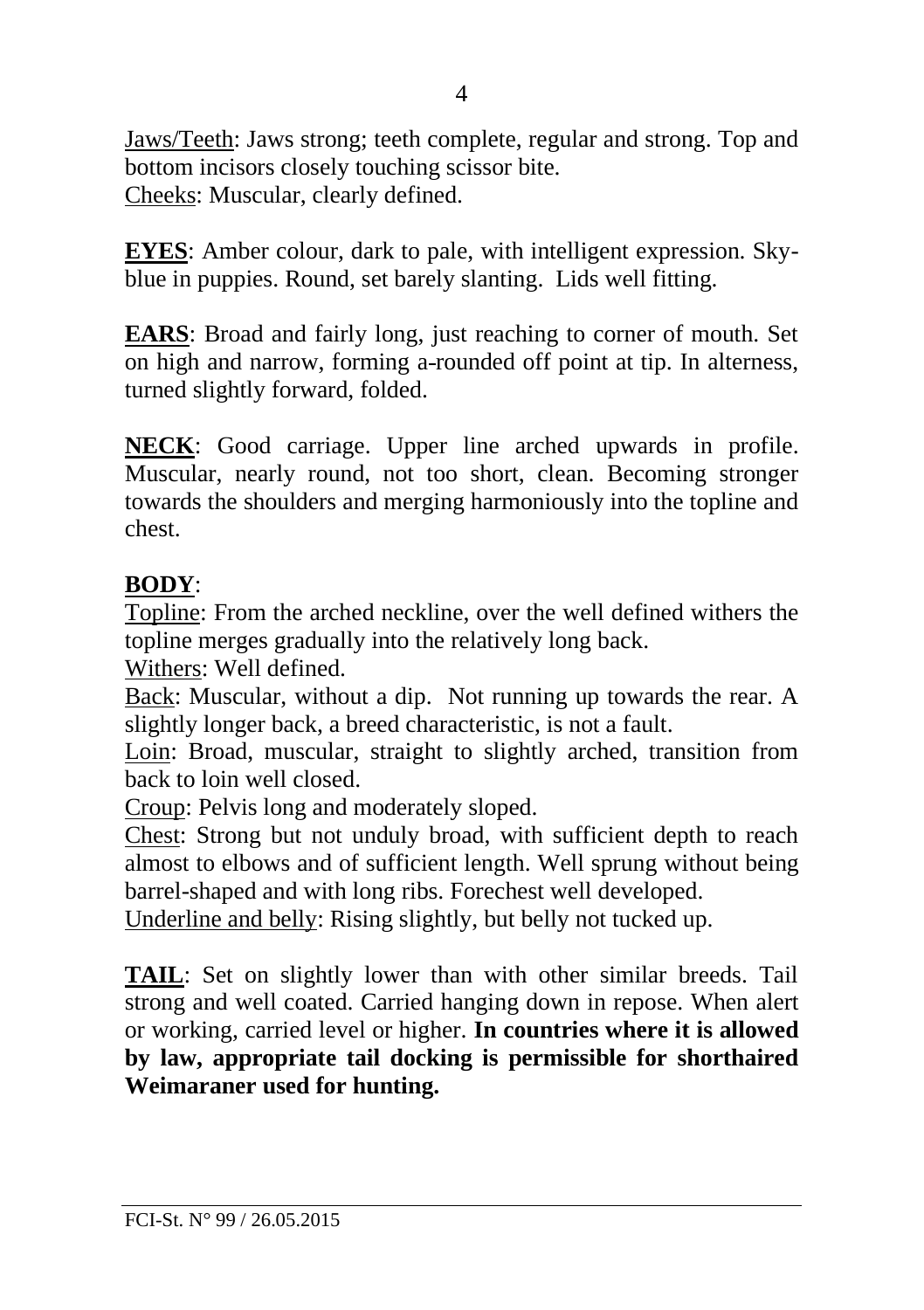# **LIMBS**

#### FOREQUARTERS:

General appearance: High on leg, sinewy, straight and parallel, but not standing wide.

Shoulder: Long and sloping. Well fitting, strongly muscled. Well angulated shoulder joint.

Upper arm: Sloping, sufficiently long and strong.

Elbow: Free and lying parallel to median plane of body. Turned neither in nor out.

Forearm: Long, straight and vertical.

Carpus (Wrist): Strong and taut.

Metacarpus (Pastern): Sinewy, slightly sloping.

Forefeet: Firm and strong. Standing straight in relation to median plane of body. Toes arched. Longer middle toes are a breed characteristic and therefore not a fault. Nails light to dark gray. Pads well pigmented, coarse.

#### HINDQUARTERS:

General appearance: High on leg, sinewy **and** well muscled. Standing parallel, turning neither in nor out.

Thigh: Sufficiently long, strong and well muscled.

Stifle (Knee): Strong and taut.

Lower thigh: Long with clearly visible tendons.

Hock joint: Strong and taut.

Metatarsus (Rear pastern): Sinewy, almost vertical in position.

Hind feet: Tight and firm, without dewclaws, otherwise like front feet.

**GAIT/MOVEMENT**: Movement in all gaits is ground covering and smooth. Hind and front legs set parallel to each other. Gallop long and flat. Back remains level when trotting. Pacing is undesirable.

**SKIN:** Strong. Well, but not too tight fitting.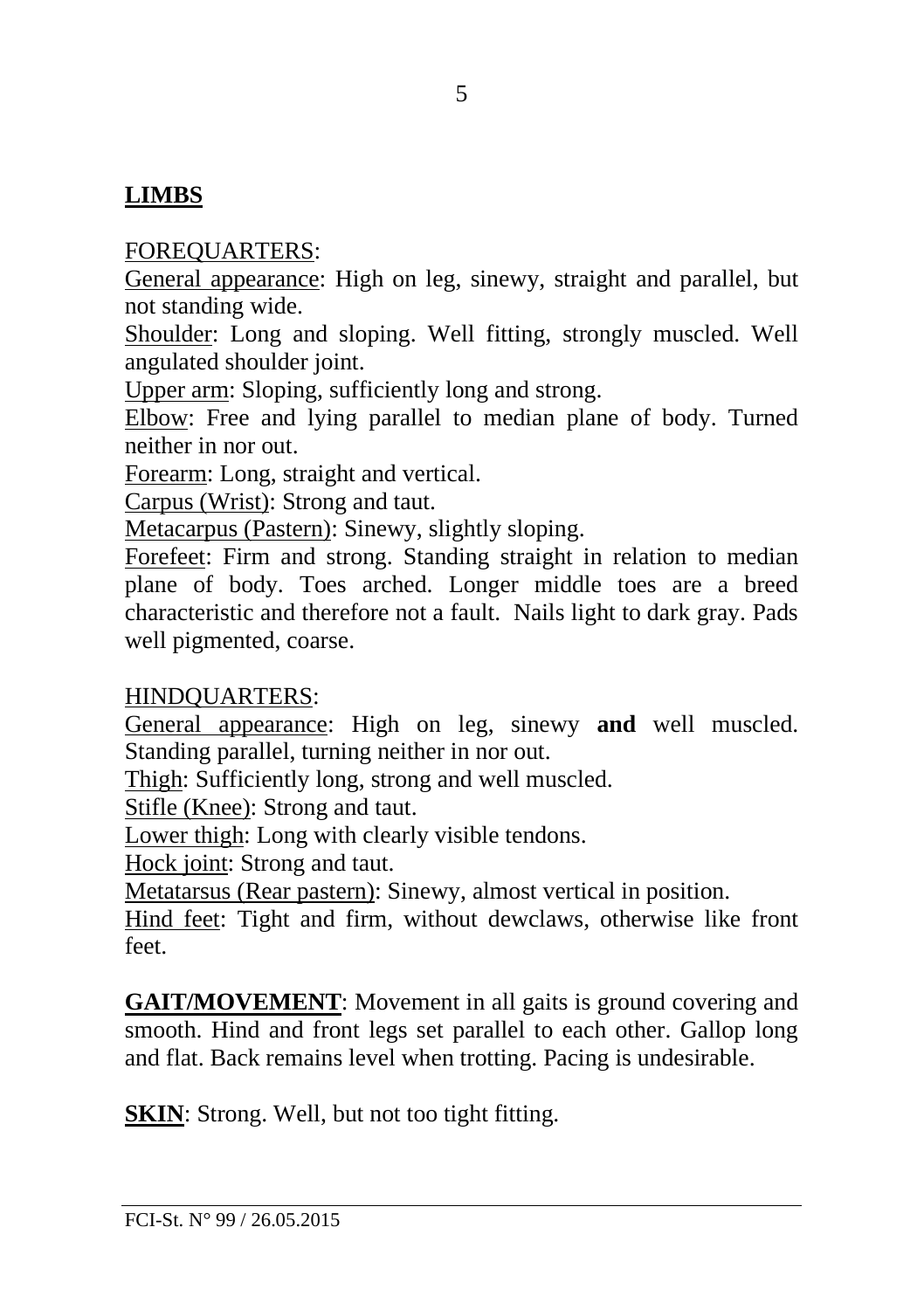# **COAT**

#### Hair:

Short-haired: Short (but longer and thicker than with most comparable breeds), strong, very dense, smooth lying topcoat. Without or with only very sparse undercoat.

Longhaired: Soft, long topcoat with or without undercoat. Smooth or slightly wavy. Long flowing hair at ear set on. Velvety hair is permissible on tips of leathers. Length of coat on flanks 3–5 cm. On lower side of neck, forechest and belly, generally somewhat longer. Good feathering and breeching, yet less long towards ground. Tail with good flag. Hair between toes. Hair on head less long. A type of coat similar to a double-coat (Stockhaar) with medium length, dense, close fitting topcoat, thick undercoat and moderately developed feathering and breeching, sometimes occurs in dogs of mixed ancestry.

Colour: Silver, roe or mouse grey, as well as shades of these colours. Head and leathers generally slightly paler. Only small white markings on chest and toes permitted. Sometimes a more or less defined trace occurs along the back.

# **SIZE AND WEIGHT**:

Height at the the withers: Males:  $59 - 70$  cm. Females:  $57 - 65$  cm.

Weight: Males: about  $30 - 40$  kg. Females: about  $25 - 35$  kg.

**FAULTS**: Any departure from the foregoing points should be considered a fault and the seriousness with which the fault should be regarded should be in exact proportion to its degree and its effect upon the health and welfare of the dog.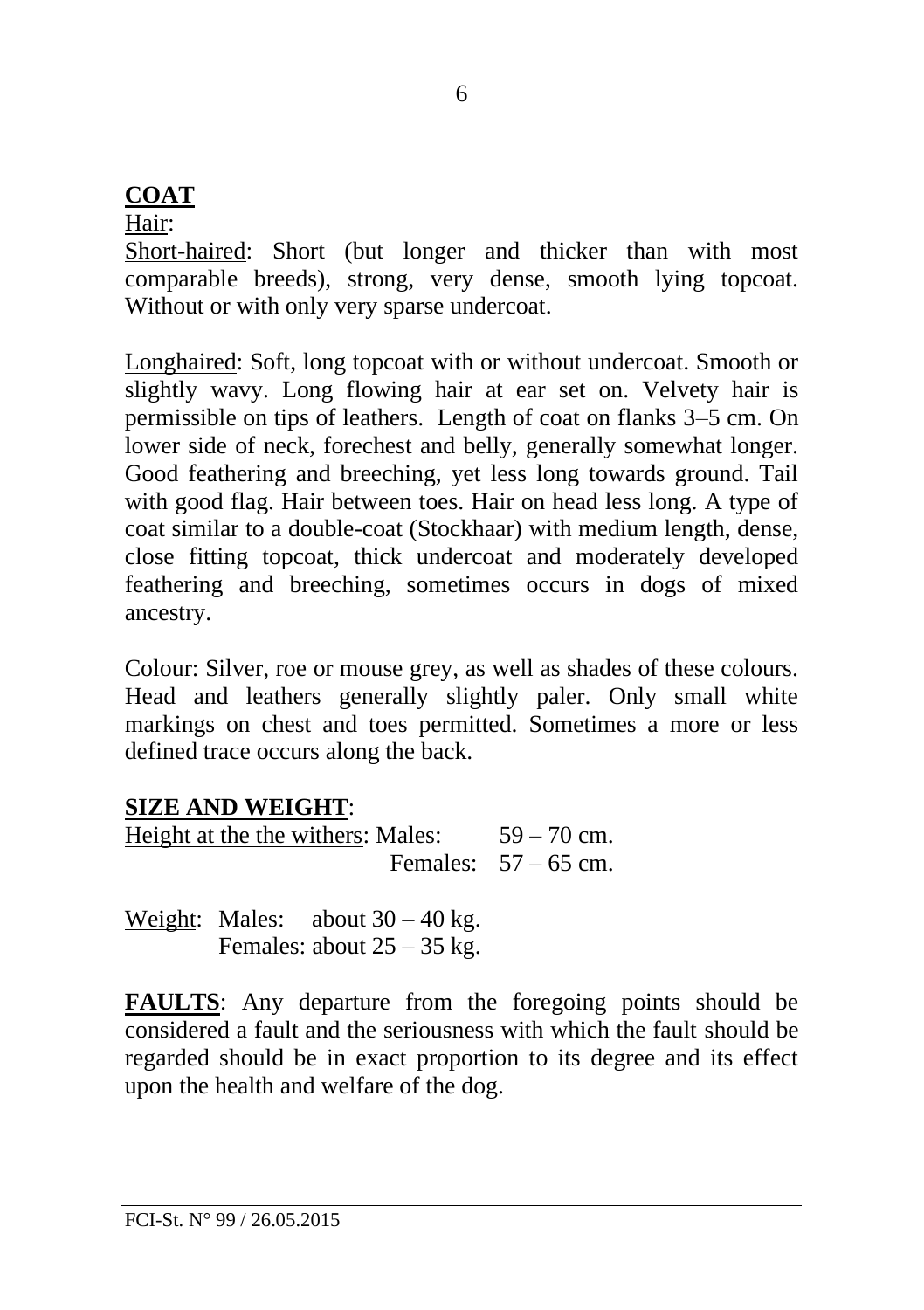# **SEVERE FAULTS**:

- Widely spread woolly coat in the shorthaired **variety.**
- **Eminently** curly or sparse feathering in the longhaired variety.
- White markings except on chest and toes.
- Ears: Feathering extremely short or long, not turned.
- **Back: Severe sway or roach back. Definitely overbuilt at croup.**
- **Very pronounced dewlap.**
- Definite bow or cow hocks.
- Serious anomalies in the positioning of the limbs, i.e. poor angulation, elbows definitely turned outward; open paws.

# **DISQUALIFYING FAULTS**:

- Aggressive or overly shy.
- Any dog clearly showing physical or behavioural abnormalities.
- **Significant deviation in type, untypical for sex.**
- **Serious deviation in the proportions.**
- **Size more than 2 cm outside the standard.**
- Absolutely untypical, above lumbering or weak.
- Absolute disproportionate.
- Extremely impaired when walking.
- Skin malformations and defects
- Partial or total hair loss.
- **Lack of feathering on belly or ears.**
- **Deviations from grey tones, such as yellow or brownish, tan brand.**
- Colour other than grey. **Blue colouring.**
- **Cranial region absolutely untypical.**
- **Facial region: Absolutely untypical i.e. distinctly concave nasal bridge. Muzzle too short, pointed, roman nose or with too short flews.**
- Entropion, ectropion. **Slight and one sided lid defects.**
- **Jaw and teeth: Missing more than two PM1 or M3.**
- **Chest, belly:** malformations; barrel chest; **insufficient chest depth or length; definitely tucked up belly.**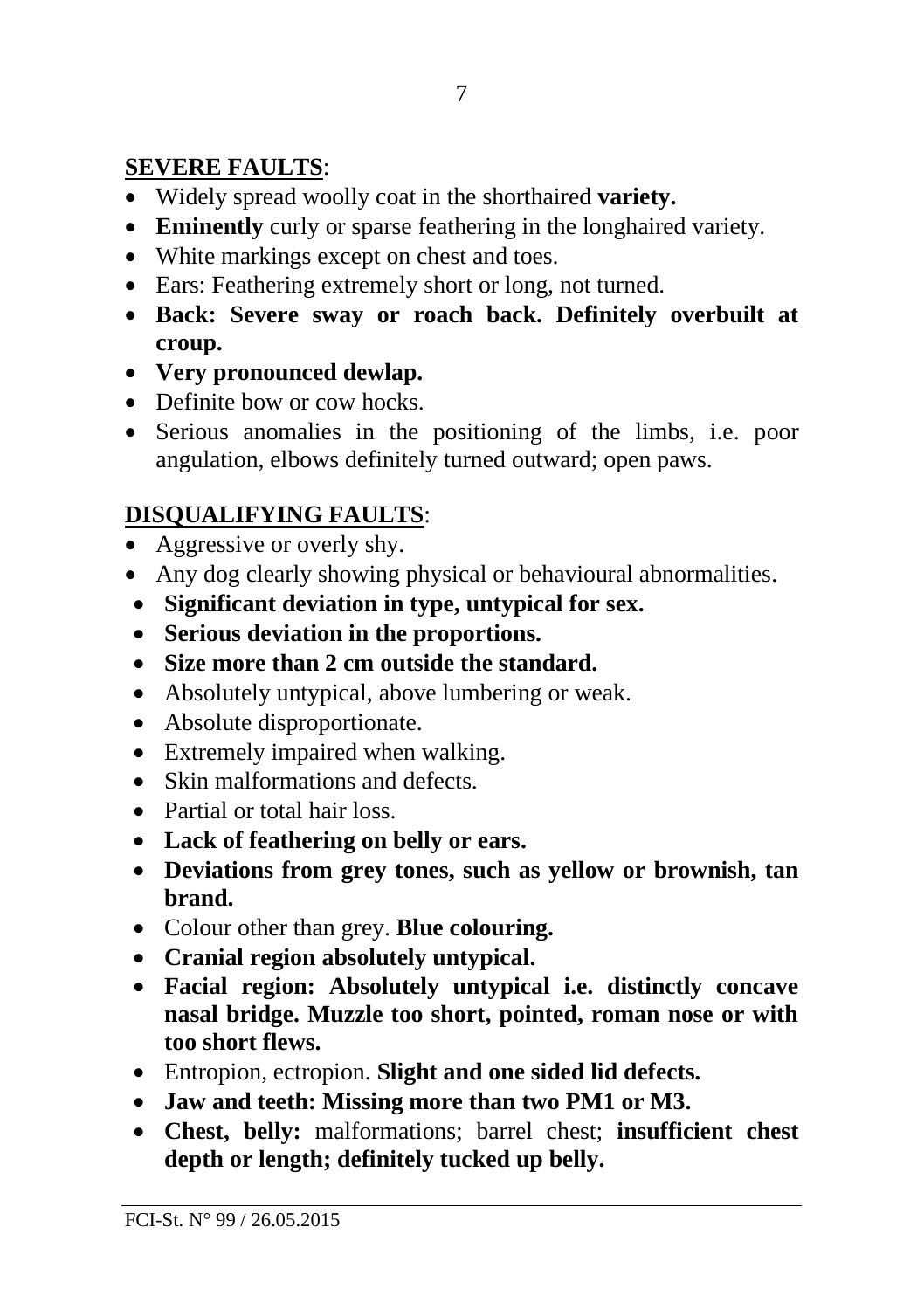- Malformed legs.
- Other malformations*.*
- **Excessively aggressive towards dogs or people, excessive fear***.*
- **Clearly showing behavioural abnormalities**

# **N.B.**:

- Male animals should have two apparently normal testicles fully descended into the scrotum.
- Only functionally and clinically healthy dogs, with breed typical conformation, should be used for breeding.

# **The latest amendments are in bold characters.**